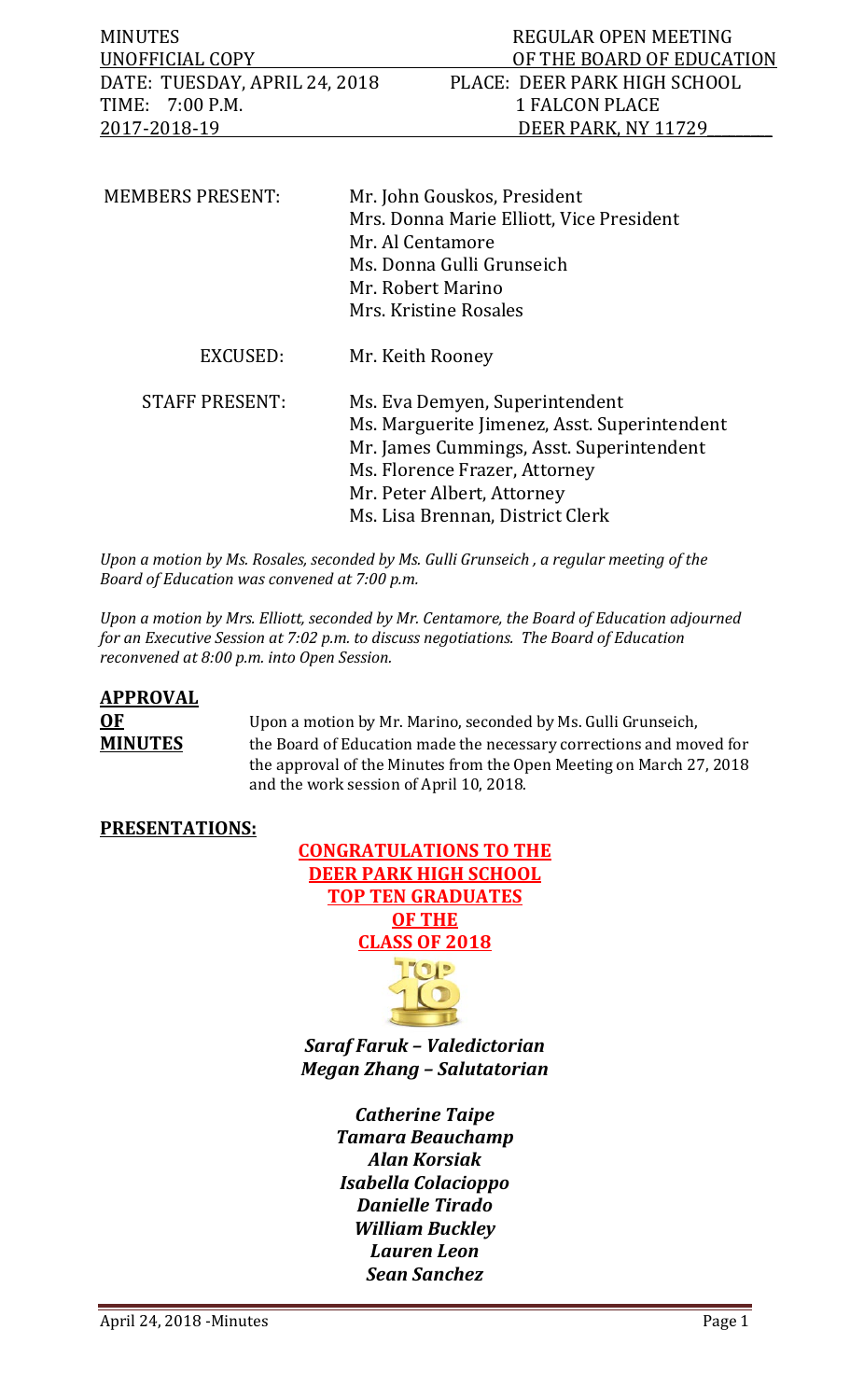#### **FINE AND PERFORMING ARTS AWARDS**

**By: Mr. Murphy – Curriculum Associate, Fine and Performing Arts**

#### **NYSCAME All County Ensembles**

Alexandra Doogan Katherine Cho Megan Zhang Ginele Tanis

#### **All State Symphonic Band**

Megan Zhang Nolan Maggio

#### **Long Island String Festival**

Jenna Fisk Alexandra Doogan Rebecca Fox William Buckley Danielle Petrizzo Gloria Min

#### **LIU Advanced Visions 12**

Vincenza Grippe Julianne Scrogham

#### **SCALA Art Show Exhibitors**

Maya Hernandez Noah Barclift Mikaela Ponte Sophia Fasano Ronnie Horner Antonio Colon Dania Fadel Layla King Sarai Ponce Jayda Barnes Jose Iglesias Anthony Peschke William Rivera Kathy Lin Jade Griffin Taylor Gaskin-Grawford Alexia Haynes Ermilia Honore Marissa Mongelli Tasfiya Haque Sarah Naqvi Kylie McGarty Cyrus Hossain Sophia Zorakhsh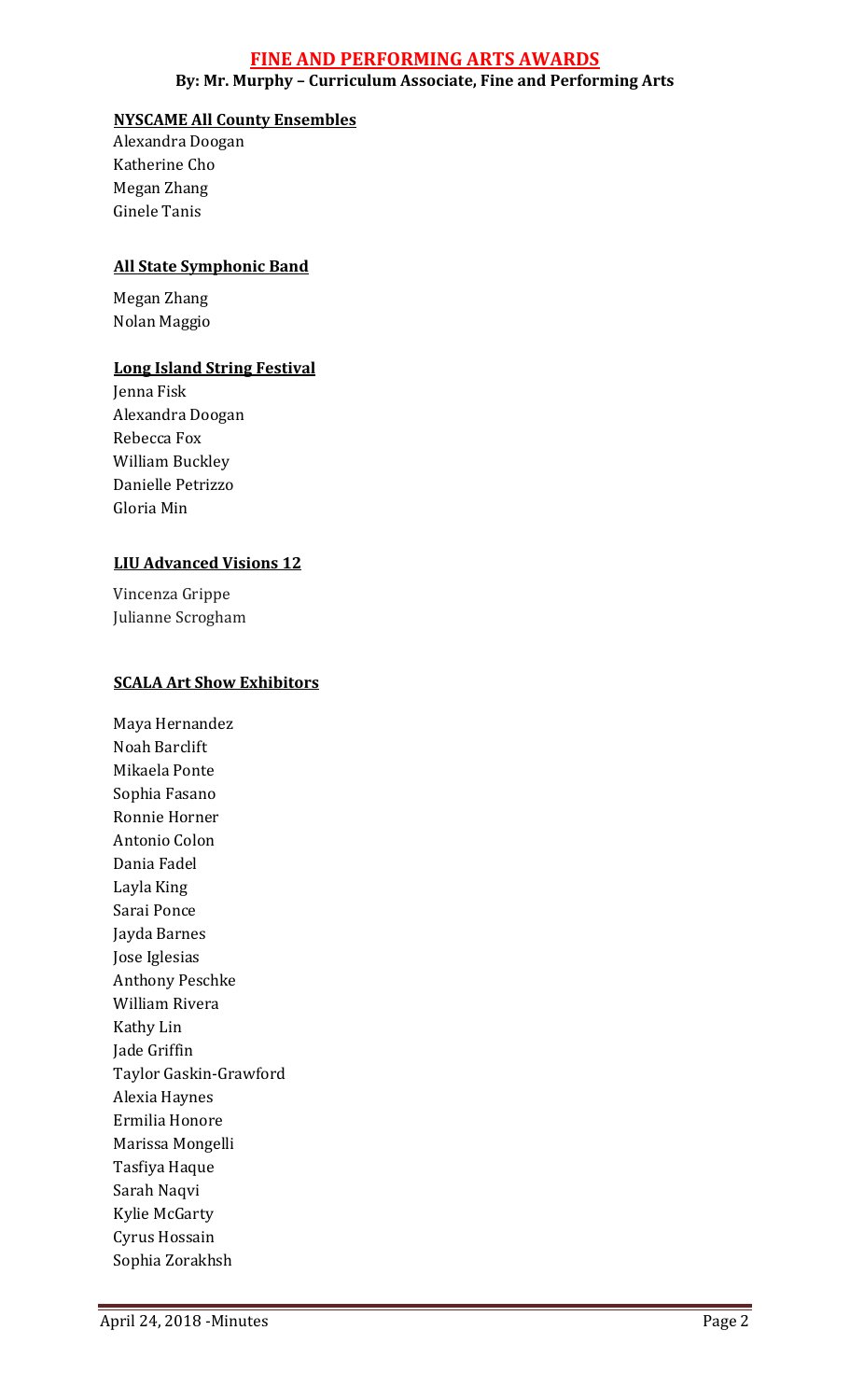#### **Colors of Long Island Art Exhibition**

| Mohammad Rauf       | Kira Vitale     |
|---------------------|-----------------|
| Camila Melgar Ayala | Nujaima Purnota |

#### **SCMEA PEAK Parents \* Educators \* And \* Kids**

| Olivia Corrado   | Sophia Paduano  |
|------------------|-----------------|
| Olivia Russo     | Eve Valentine   |
| Jaidyn Schabe    | Kaylee Nguyen   |
| Dillon Jefferies | Canaan Williams |
|                  | Milan Daniels   |

#### **SCMEA All County Ensembles**

| Evan Attrino      | Julia Silva            |
|-------------------|------------------------|
| Hannah Ferguson   | Sarah Naqvi            |
| Liam Kieran       | Megan Bush             |
| Tatiana Arezzo    | Dimitra Pavlatos       |
| Stephanie Sheeler | Christina Russell      |
| Gloria Min        | Caitlyn Zabas          |
| Jayme Lipiec      | Ryder Min              |
|                   | <b>Emanual Saldino</b> |

#### **Art Literary High School Helpers**

| Dana Laissle   | Tanzina Haque   |
|----------------|-----------------|
| James Matura   | Keydi Alvarenga |
| Louise Matura  | Brianna Espanol |
| Steven Gardner | Gregory Lazarte |
|                |                 |

**~~~**

#### **WINTER 2017 KICKLINE TEAM 1st Place National Champions – Military Category 2nd in Nation – High School Kick Coach – Ms. Ariel Miano Coreographer – Ms. Kristin McDonough**

Emily Aguilar [Julia Catanzano]<br>Emily Colquhoun [Gabrielle Costa Emily Colquhoun<br>Ashley Dunne Ashley Dunne Lindsey Dominique<br>
Sophie Giles Britney Hogan Kimberly Lewanduski Paulina LoGrande<br>Danielle Petrizzo Gabriella Picciocchi Danielle Petrizzo<br>Caneia Pierre Desiree Salerno<br>Breanna Tedeschi Katherine Vassallo

Britney Hogan<br>Paulina LoGrande Gabrielle Ribeiro<br>Alyssa Shindel Amanda Vasile-Cozzo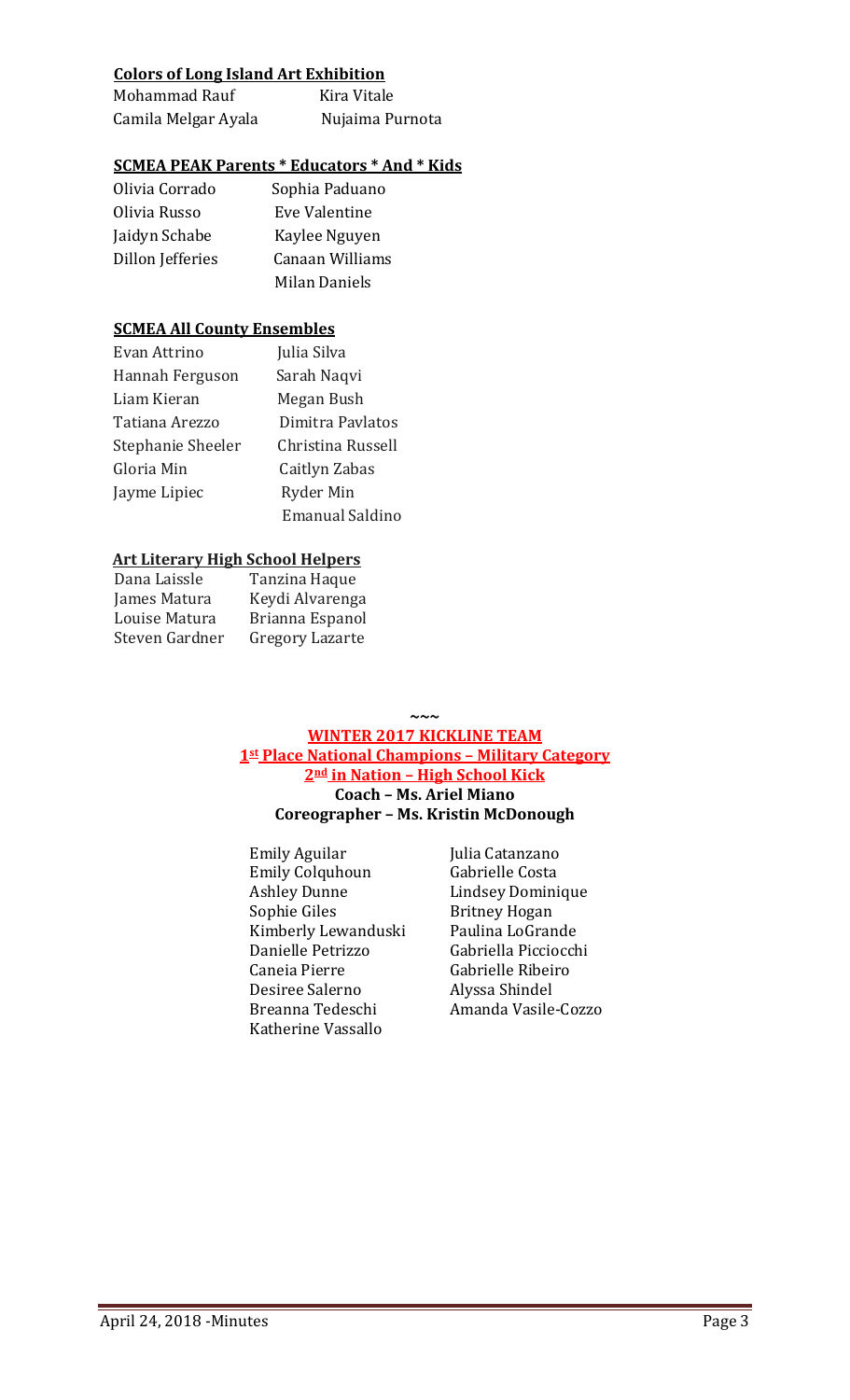### **NEW BUSINESS:**

**2018-2019 BOCES ELECTION**

**BUDGET** *Upon a motion by Mr. Marino, seconded by Mr. Centamore, the Board*  **VOTE AND** *of Education unanimously approved the following Resolution:*

> **RESOLVED,** that the Board of Education of the Deer Park UFSD will vote to approve the 2018-2019 Administrative budget for the Board of Cooperative Educational Services, Second Supervisory District of Suffolk County (West Suffolk BOCES) NY and,

**BE IT FURTHER RESOLVED**, that the Board of Education will support Mr. Sydney Finkelstein and Mr. Salvatore Marinello to fill two vacant seats, each for a three year term on the Western Suffolk Board of Cooperative Education Services.

### **ACCEPTANCE OF MONETARY DEPT.**

**DONATION** *Upon a motion by Ms. Gulli Grunseich, seconded by Mrs. Rosales, the*  **TO ATHLETIC** *Board of Education unanimously approved the following Resolution:*

> **RESOLVED,** that the Board of Education approve a \$300.00 donation from Cabinetry by Design, Inc., to be deposited in to the Deer Park High School Extra Classroom Fund. This money will be used for athletic supplies.

**ACCEPTANCE OF DONATION OF PAPER TO ARTS DEPT.**

**THE FINE &** *Upon a motion by Mrs. Elliott, seconded by Ms. Gulli Grunseich, the Board of*  **PERFORMING** *Education unanimously approved the following Resolution:*

> **RESOLVED**, that the Board of Education accept a donation from Mr. Robert Santopietro, of the following items to be used by the Fine and Performing Arts Department. The donation has an approximate value of \$500.00:

4 x 6 Photo Paper Plus Glossy II – 100 sheets per box, 7 boxes=700 sheets

4 x 6 Photo Paper Glossy – 50 sheets per box, 11 boxes= 550 sheets

4 x 6 Photo Paper Glossy – 100 sheets per box, 1 box = 100 sheets

5 x 7 Photo Paper Plus Glossy II – 20 sheets per box, 7 boxes = 140 sheets

8.5 x 11 Photo Paper Plus Glossy II – 20 sheets per box, 8 boxes = 160 sheets

8.5 x 11 Matte Photo Paper – 50 sheets per box, 2 boxes = 100 sheets

## **FIRST POLICIES**

**READING** *Upon a motion by Mr. Centamore, seconded by Mrs. Elliott, the Board of*  **OF** *Education approved the following Resolution:* 

**RESOLVED,** that the Board of Education approve revisions to the below listed policies:

#1741 – Home Schooled Students **(NAY – Mrs. Rosales)** #4770 – Graduation Requirements #4772 – Graduation Ceremonies #4773 – Diploma and Credential Options for Students with Disabilities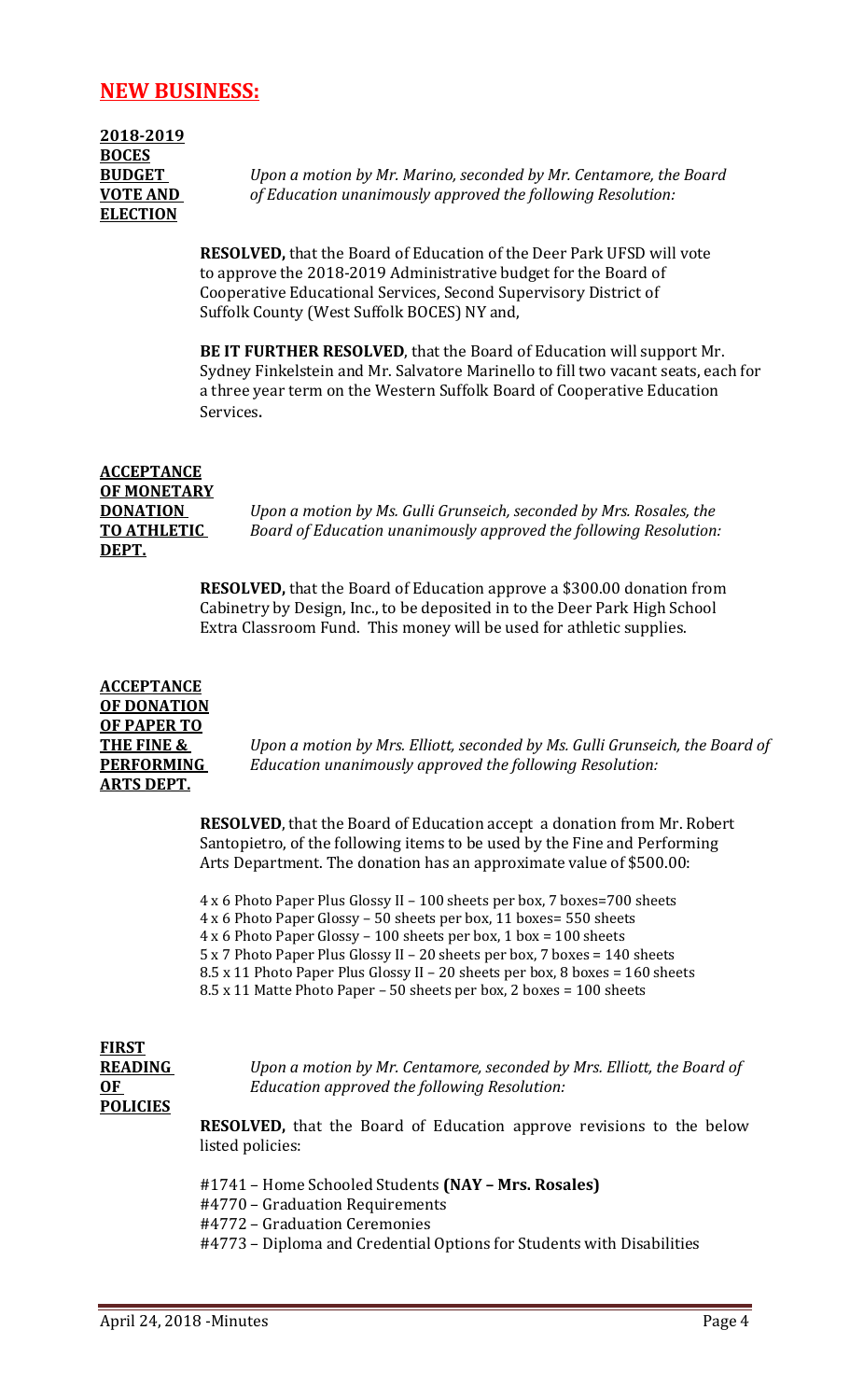**APPROVAL** *Upon a motion by Mr. Centamore, seconded by Ms. Gulli Grunseich,* **OF** *the Board of Education unanimously approved the following*  **SCHEDULES** *Receipt of Schedules collectively:*

#### **NON-INSTRUCTIONAL**

#### **SCHEDULE -- NN --APPOINTMENTS (Non-Instructional)**

**John Lema** Robert Frost Middle School<br>Position: 6 hr. Non-In 6 hr. Non-Instructional Aide  $$16.70/hr$ Salary/Step:<br>Effective  $5/15/2018$ 

#### **SCHEDULE -- NNPS --PER DIEM SUBSTITUTES (Non-Instructional)**

#### **Annette Hammel**

District Wide Substitute Clerical<br>\$12/hr Salary/Step:<br>Effective Effective 4/18/2018

#### **SCHEDULE -- OO --RESIGNATIONS / RETIREMENTS / REMOVALS / TERMINATIONS (Non-Instructional)**

#### **Linda Cicalese**

District Wide Permanent Substitute Float Nurse Salary/Step:<br>Effective Effective 4/11/2018 Resignation. No outstanding obligation to the district.

#### **SCHEDULE -- QQ --LEAVES OF ABSENCE (Non-Instructional)**

#### **Donald Buhrmeister**

Transportation **Transportation Aide** Salary/Step: Effective 2/13/2018 - 3/29/2018 Extension of Unpaid Medical LOA (FMLA)

#### **Glen Coleman**

John Quincy Adams School<br>Position: Night Custo Night Custodian Salary/Step: Effective 3/16/2018 - 4/27/2018 Extension of Paid (differential) Medical LOA

#### **Jennifer DeJoseph**

May Moore School<br>Position: No Non-Instructional Aide Salary/Step:  $3/26/2018 - 3/29/2018$ Extension of Unpaid Medical LOA (FMLA)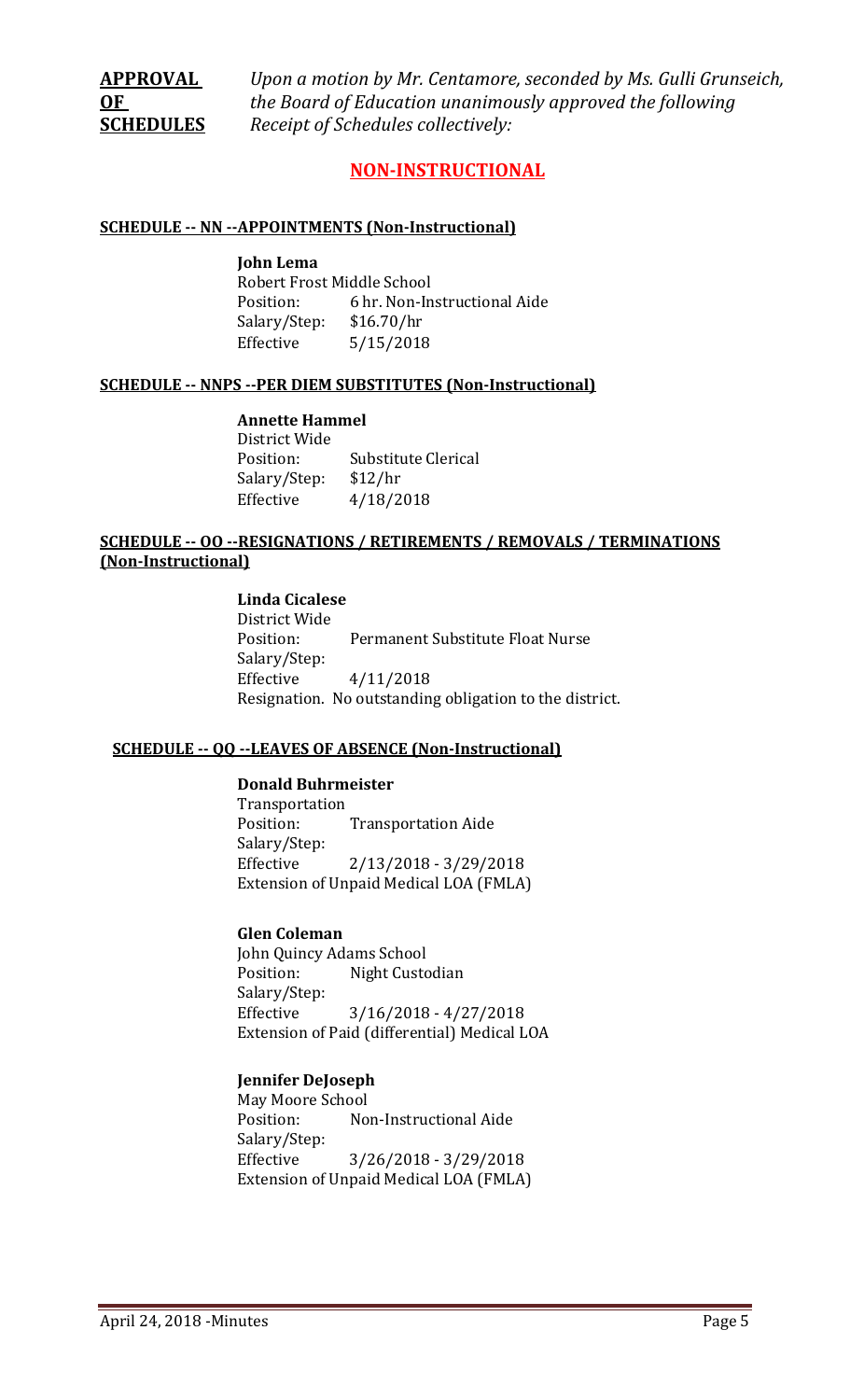**Gary Fricke** Memorial<br>Position: Maintenance Salary/Step: Effective 4/2/2018 - 4/30/2018 Paid Medical LOA (FMLA)

#### **Michael Fullam**

John F Kennedy Intermediate School<br>Position: Custodian Custodian Salary/Step: Effective 4/12/2018 - 4/25/2018 Paid Medical LOA (WC)

#### **Michael McEvoy**

Memorial<br>Position: Groundsman Salary/Step:<br>Effective  $4/11/2018 - 5/11/2018$ 4/11/18 Paid Medical LOA (WC) 4/12/18-5/11/18 Unpaid Medical LOA (WC)

#### **Frank Piazza**

May Moore School<br>Position: Cus Custodian Salary/Step: Effective 3/26/2018 - 3/29/2018 Extension of Paid Medical LOA (WC)

#### **Liliana Rivas**

Transportation<br>Position: **Bus Driver** Salary/Step: Effective 4/12/2018 - 5/11/2018 Unpaid Medical LOA (WC)

#### **Bunnie Smith**

Transportation<br>Position: **Bus Driver** Salary/Step: Effective 4/15/2018 - 5/22/2018 Extension of Unpaid Medical LOA (WC)

#### **John Warner**

Transportation<br>Position: **Bus Driver** Salary/Step:<br>Effective  $4/1/2018 - 5/1/2018$ Extension of Unpaid Medical LOA

#### **Walter Sr. Wojnarowski**

Memorial<br>Position: Custodian/Security Salary/Step:  $4/23/2018 - 5/4/2018$ Paid Medical LOA (FMLA)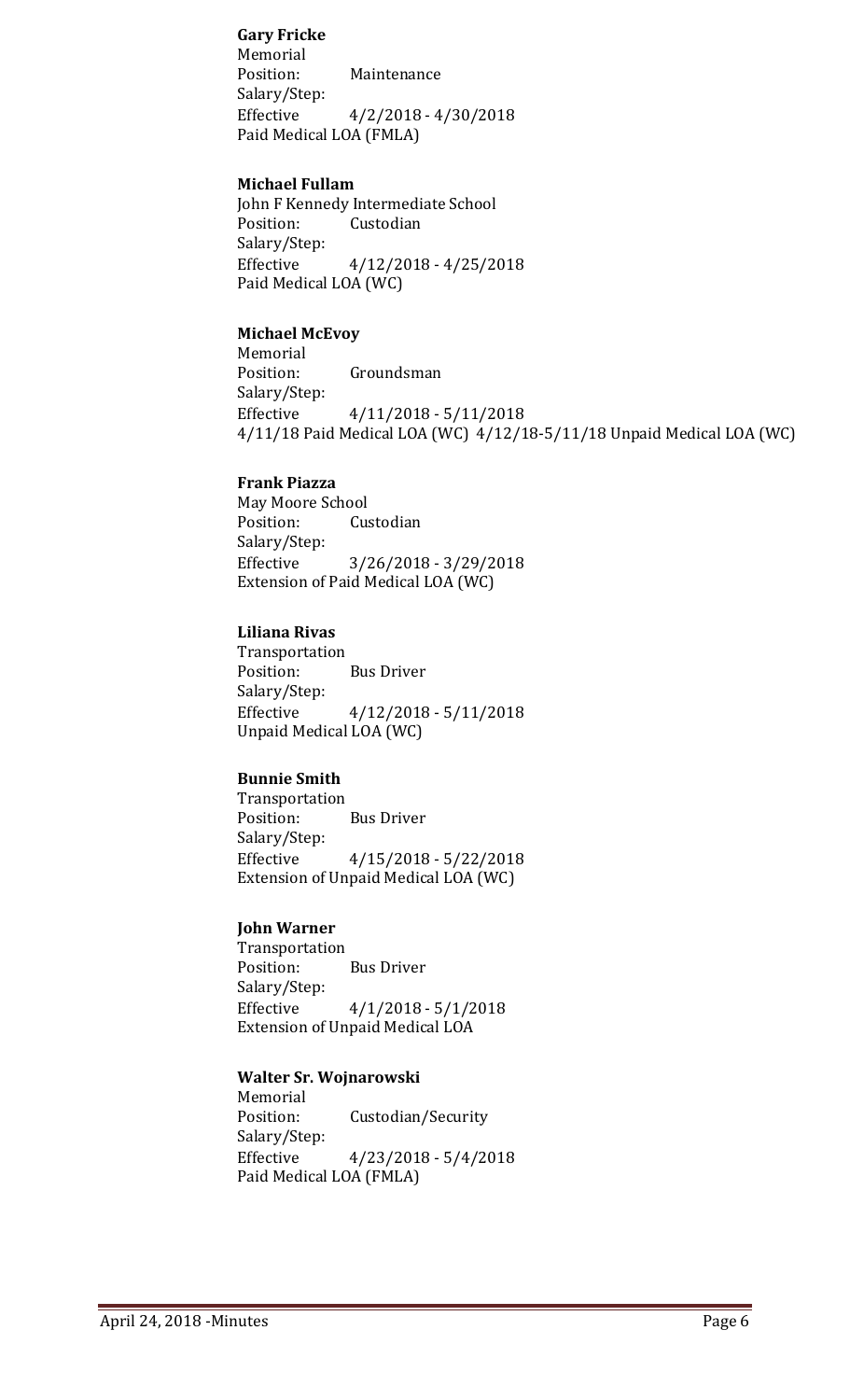#### **INSTRUCTIONAL**

#### **SCHEDULE -- LR --LONG TERM SUBSTITUTE / LEAVE REPLACEMENT (LR) APPOINTMENTS (Instructional)**

#### **Victoria Leichert**

Deer Park High School<br>Position: Leave l Position: Leave Replacement ELA Teacher<br>Salary/Step: \$61,524 MA/Step 1 \$61,524 MA/Step 1 Effective 3/13/2018 - 4/20/2018 (LaCova) Salary prorated at \$7,075

#### **SCHEDULE -- NS --PERMANENT SUBSTITUTES (Instructional)**

#### **Brian Frey**

May Moore School<br>Position: Per Permanent Substitute Teacher<br>\$125/day Salary/Step:<br>Effective Effective 4/23/2018 - 6/30/2018

#### **Gina Hark**

John Quincy Adams School<br>Position: Permanent Permanent Substitute Teacher Salary/Step: \$125/day Effective 4/14/2018 - 6/30/2018

#### **SCHEDULE -- O --RESIGNATIONS / RETIREMENTS / REMOVALS / TERMINATIONS (Instructional)**

#### **Matthew Giannelli**

Deer Park High School<br>Position: [V Boys JV Boys Basketball Head Coach Salary/Step:<br>Effective Effective 4/16/2018 Removal; no longer coaching. No outstanding obligation to the district.

#### **Adam Hovorka**

Deer Park High School Asst Varsity Football Coach Salary/Step: Effective 4/16/2018 Removal; no longer coaching. No outstanding obligation to the district.

#### **Chris Jones**

Deer Park High School<br>Position: IV Bov JV Boys Basketball Coach Salary/Step:<br>Effective Effective 4/16/2018 Removal; no longer coaching. No outstanding obligation to the district.

#### **Kevin Kavanagh**

Robert Frost Middle School<br>Position: 7&8 Grade I 7&8 Grade Boys Lacrosse Head Coach Salary/Step:<br>Effective Effective 4/16/2018 Removal; no longer coaching. No outstanding obligation to the district.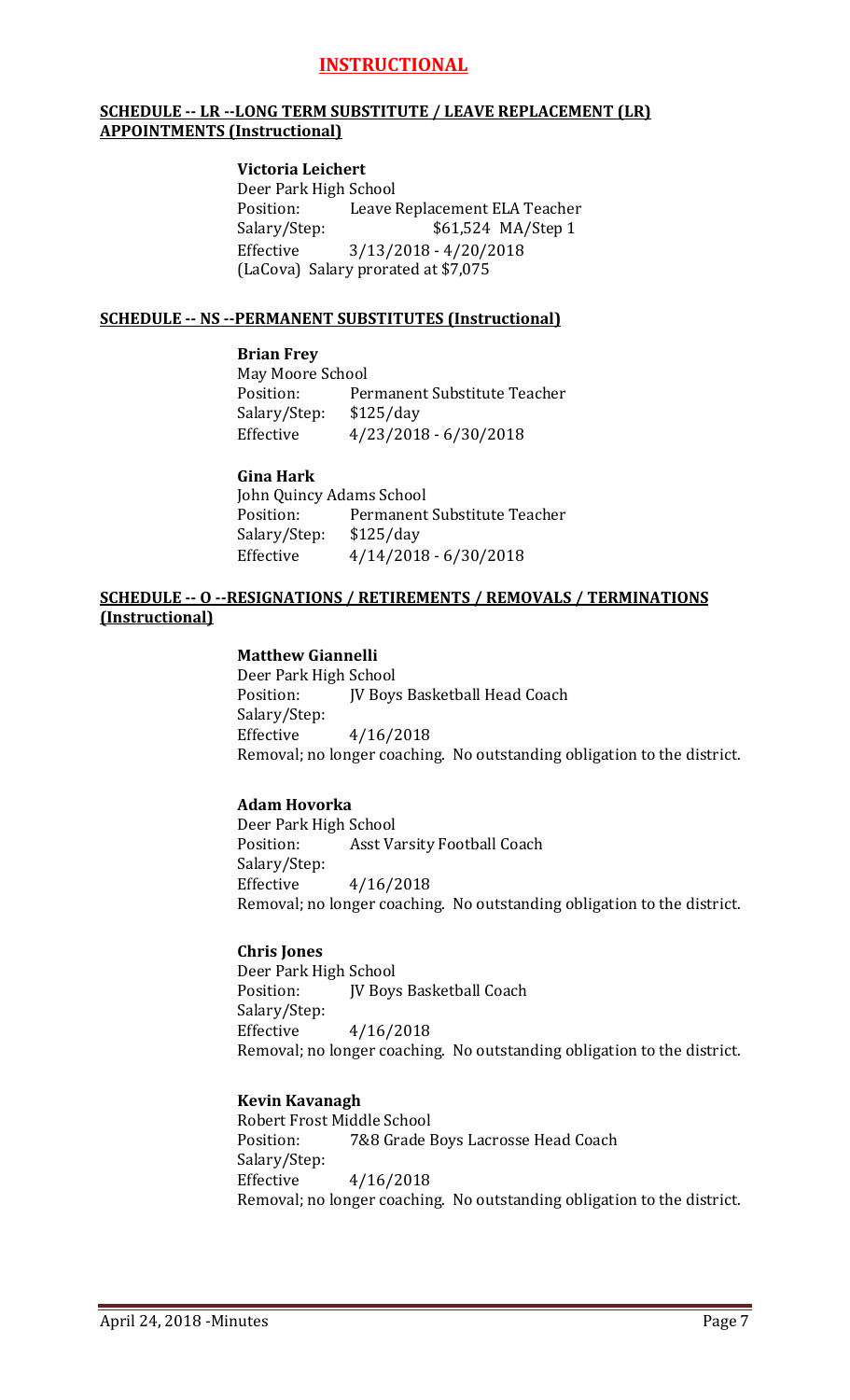#### **Kim Larson**

Robert Frost Middle School<br>Position: Assistant Sv **Assistant Swim Coach** Salary/Step: Effective 4/16/2018 Removal; no longer coaching. No outstanding obligation to the district.

#### **Meaghan Newcombe**

Deer Park High School JV Cheerleading Coach Salary/Step: Effective 4/16/2018 Removal; no longer coaching. No outstanding obligation to the district.

#### **Garret Noblett**

Deer Park High School<br>Position: Assista Assistant Varsity Football Coach Salary/Step: Effective 4/16/2018 Removal; no longer coaching. No outstanding obligation to the district.

#### **Holly Petrone**

Deer Park High School Kickline Choreographer Salary/Step: Effective 4/16/2018 Removal; no longer coaching. No outstanding obligation to the district.

#### **Thomas Scarlatos**

Deer Park High School<br>Position: Varsity Varsity Boys Soccer Asst Coach Salary/Step: Effective 4/16/2018 Removal; no longer coaching. No outstanding obligation to the district.

#### **Gregory Schollmeyer**

Robert Frost Middle School<br>Position: Head Wrest Head Wrestling Coach Salary/Step: Effective 4/16/2018 Removal; no longer coaching. No outstanding obligation to the district.

#### **Nicholas Sepe**

Deer Park High School Varsity Asst Wrestling Coach Salary/Step: Effective 4/16/2018 Removal; no longer coaching. No outstanding obligation to the district.

#### **Amy Serr**

Deer Park High School<br>Position: IV Hea JV Head Cheerleading Coach Salary/Step: Effective 4/16/2018 Removal; no longer coaching. No outstanding obligation to the district.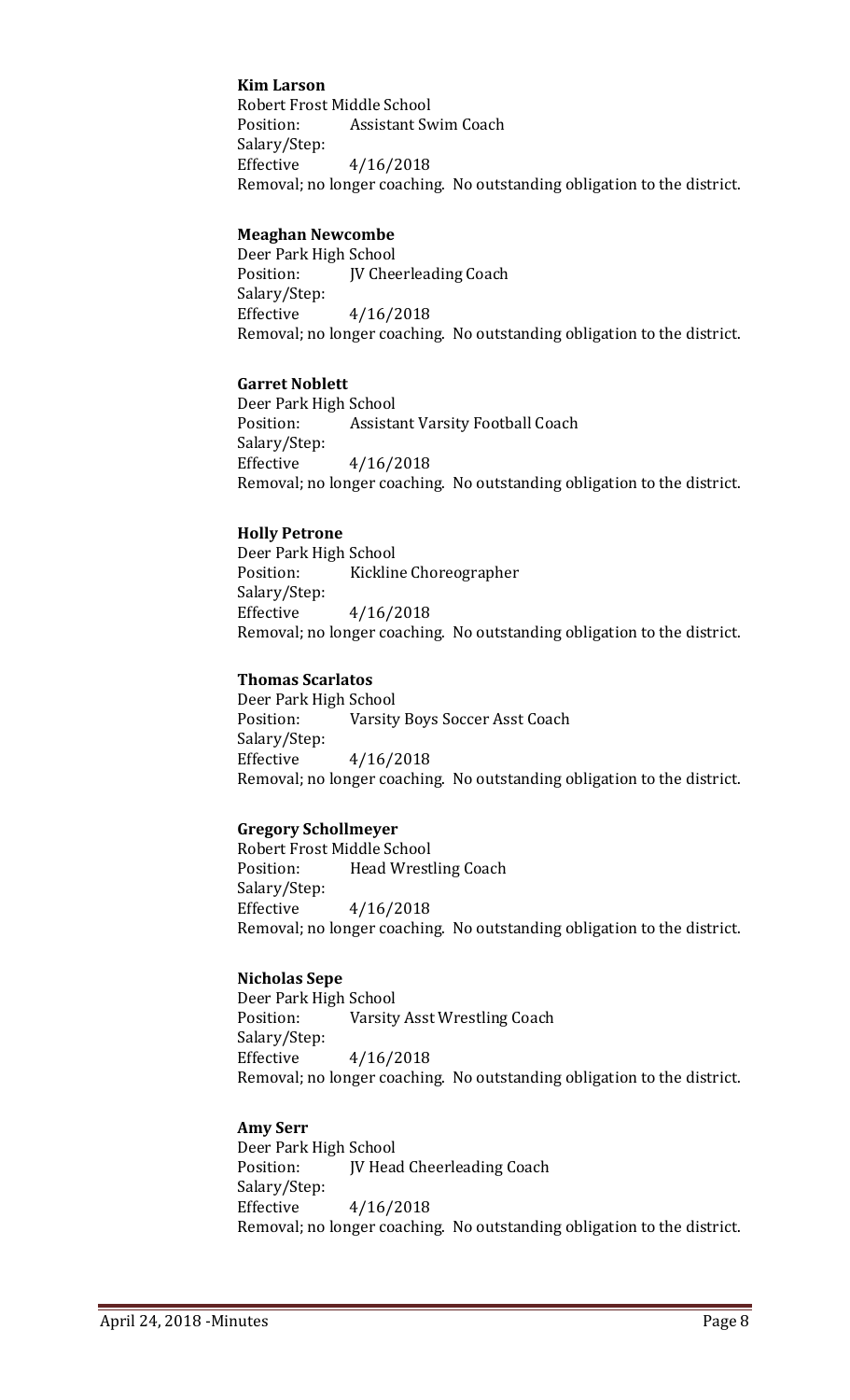#### **Paul Slackman**

Deer Park High School<br>Position: Boys S Boys Spring Track Asst Coach Salary/Step: Effective 4/16/2018 Removal; no longer coaching. No outstanding obligation to the district.

#### **James Spampinato**

Deer Park High School<br>Position: [V Boys JV Boys Soccer Head Coach Salary/Step: Effective 4/16/2018 Removal; no longer coaching. No outstanding obligation to the district.

#### **Kyle Thorn**

Deer Park High School<br>Position: IV Foot JV Football Asst Coach Salary/Step: Effective 4/16/2018 Removal; no longer coaching. No outstanding obligation to the district.

#### **SCHEDULE -- Q --LEAVES OF ABSENCE (Instructional)**

**Laurie Blank** John Quincy Adams School **Elementary Teacher** Salary/Step:<br>Effective Effective 4/9/2018 - 5/31/2018 Paid Medical LOA (FMLA)

#### **Cecilia Caltabellotta**

John F Kennedy Intermediate School<br>Position: Teaching Assistant **Teaching Assistant** Salary/Step: Effective 3/29/2018 - 4/10/2018 Paid Medical LOA (FMLA)

#### **Brenda Klein**

Robert Frost Middle School<br>Position: Teaching As **Teaching Assistant** Salary/Step: Effective 3/21/2018 - 5/31/2018 Paid Medical LOA (FMLA)

#### **Kathleen Layden**

John F Kennedy Intermediate School<br>Position: Teaching Assistant **Teaching Assistant** Salary/Step:<br>Effective  $4/24/2018 - 5/24/2018$ 4/24/18-5/4/18 Paid Medical LOA (FMLA) 5/5/18-5/24/18 Unpaid Medical LOA (FMLA)

#### **Maria Loeffel**

Robert Frost Middle School<br>Position: Teaching As **Teaching Assistant** Salary/Step:<br>Effective Effective 3/30/2018 - 4/30/2018 Extension of Unpaid Medical LOA (FMLA)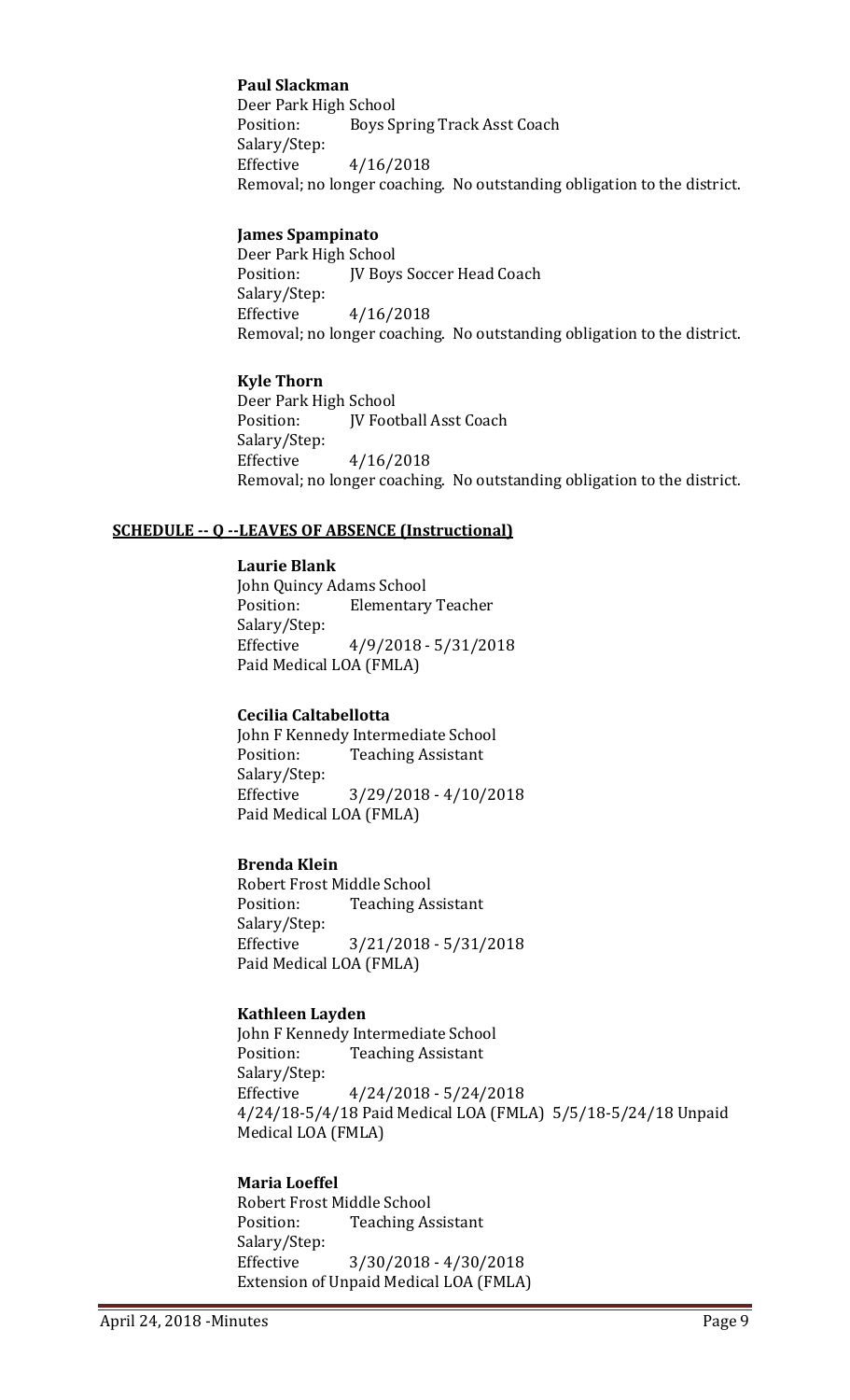#### **Elizabeth Rose**

May Moore School<br>Position: Spe Special Education Teacher Salary/Step:<br>Effective  $4/9/2018 - 6/30/2018$ Paid Medical LOA

#### **Donna Tenaglia**

John Quincy Adams School<br>Position: Teaching A **Teaching Assistant** Salary/Step: Effective 3/24/2018 - 4/20/2018 3/24/18-4/10/18 Paid Medical LOA (FMLA) 4/11/18-4/20/18 Unpaid Medical LOA (FMLA)

#### **Laura Valente**

Robert Frost Middle School<br>Position: Special Edue Special Education Teacher Salary/Step:<br>Effective Effective 9/1/2018 - 6/30/2019 Extension of Child Rearing Leave

#### **SCHEDULE -- TR --TRANSFERS (Instructional)**

**Lori Furnell** May Moore School<br>Position: Per Permanent Substitute Teacher Salary/Step: Effective 4/23/2018 - 6/22/2018 Transfer from JFK to MM to cover for B. Rose

#### **SCHEDULE -- TTPA --TEMPORARY ASSIGNMENT (Instructional)**

#### **Jacqueline Amato**

John F Kennedy Intermediate School<br>Position: ELA AIS Afterschool ELA AIS Afterschool Teacher<br>\$69.47/hr Salary/Step:<br>Effective  $3/12/2018 - 4/9/2018$ 1 hour after school

#### **Jacqueline Amato**

John F Kennedy Intermediate School<br>Position: Math AIS Afterschoo Math AIS Afterschool Teacher<br>\$69.47/hr Salary/Step:<br>Effective  $4/10/2018 - 4/30/2018$ 1 hour after school

#### **Jacqueline Amato**

John F Kennedy Intermediate School<br>Position: Science AIS Afterscho Science AIS Afterschool Teacher<br>\$69.47/hr Salary/Step:<br>Effective  $5/7/2018 - 5/21/2018$ 1 hour after school

#### **Heather Buksa**

John F Kennedy Intermediate School<br>Position: Substitute Science Al Substitute Science AIS Afterschool Teacher<br>\$69.47/hr Salary/Step:<br>Effective  $5/7/2018 - 5/21/2018$ 1 hour after school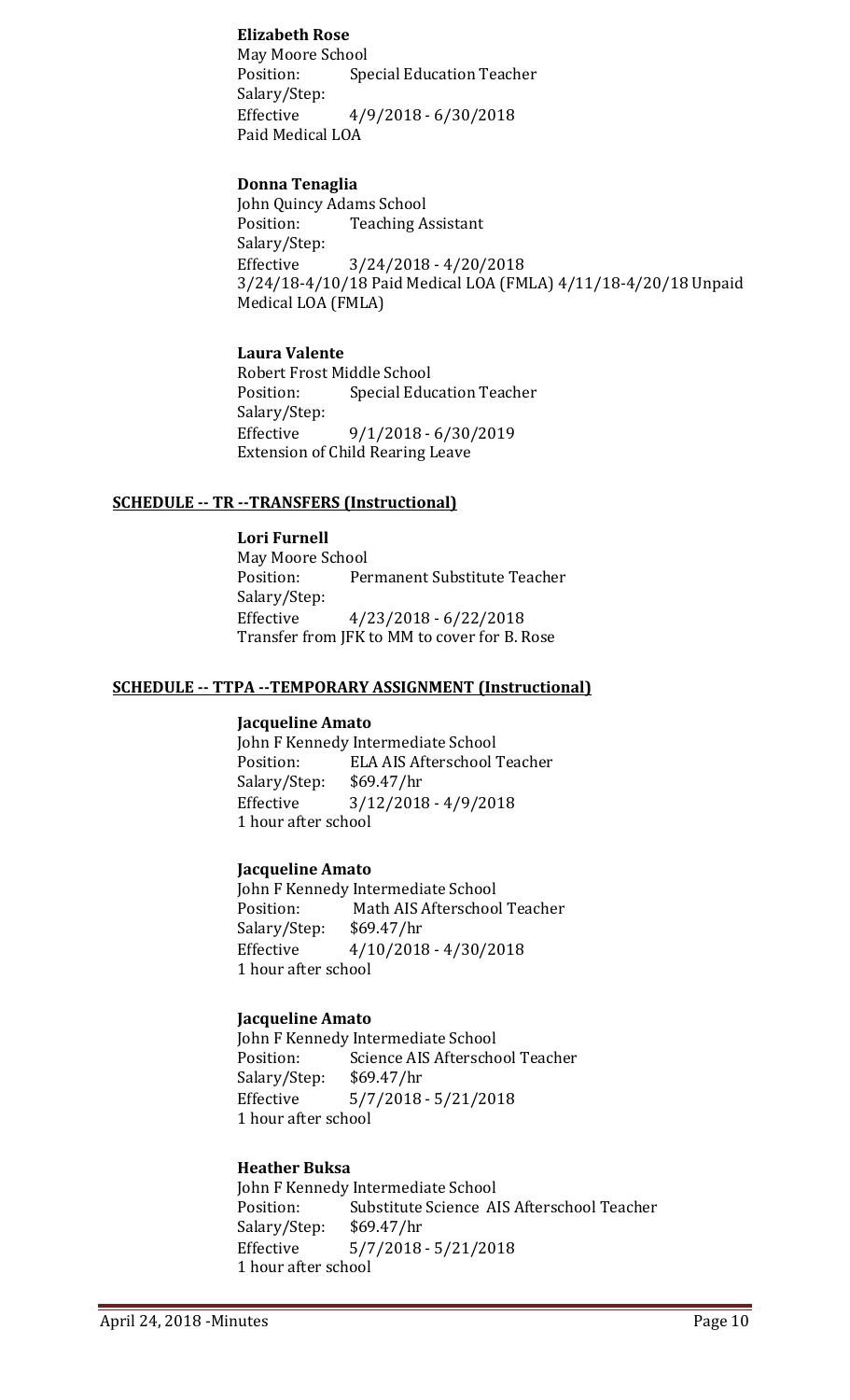#### **Helene Cotter**

John F Kennedy Intermediate School Substitute Science AIS Afterschool Teacher<br>\$69.47/hr Salary/Step:<br>Effective Effective 5/7/2018 - 5/21/2018 1 hour after school

#### **Michelle D'Auria**

John F Kennedy Intermediate School<br>Position: Science AIS Afterscho Science AIS Afterschool Teacher<br>\$69.47/hr Salary/Step: Effective 5/7/2018 - 5/21/2018 1 hour after school

#### **Marie Marck**

John F Kennedy Intermediate School<br>Position: Science AIS Afterscho Science AIS Afterschool Teacher<br>\$69.47/hr Salary/Step:<br>Effective  $5/7/2018 - 5/21/2018$ 1 hour after school

#### **Ann Marie Ponzio**

John F Kennedy Intermediate School<br>Position: Science AIS Afterscho Science AIS Afterschool Teacher<br>\$69.47/hr Salary/Step:<br>Effective  $5/7/2018 - 5/21/2018$ 1 hour after school

#### **Audrey Schulter**

John F Kennedy Intermediate School<br>Position: Science AIS Afterscho Science AIS Afterschool Teacher<br>\$69.47/hr Salary/Step:<br>Effective  $5/7/2018 - 5/21/2018$ 1 hour after school

#### **Debbie Smith**

John F Kennedy Intermediate School<br>Position: Math AIS Afterschoo Math AIS Afterschool Teacher<br>\$69.47/hr Salary/Step:<br>Effective  $4/10/2018 - 4/30/2018$ 1 hour after school

#### **Debbie Smith**

John F Kennedy Intermediate School<br>Position: Science AIS Afterscho Science AIS Afterschool Teacher<br>\$69.47/hr Salary/Step:<br>Effective  $5/7/2018 - 5/21/2018$ 1 hour after school

#### **Beth Vahle**

John F Kennedy Intermediate School<br>Position: Science AIS Afterscho Science AIS Afterschool Teacher<br>\$69.47/hr Salary/Step:<br>Effective Effective 5/7/2018 - 5/21/2018 1 hour after school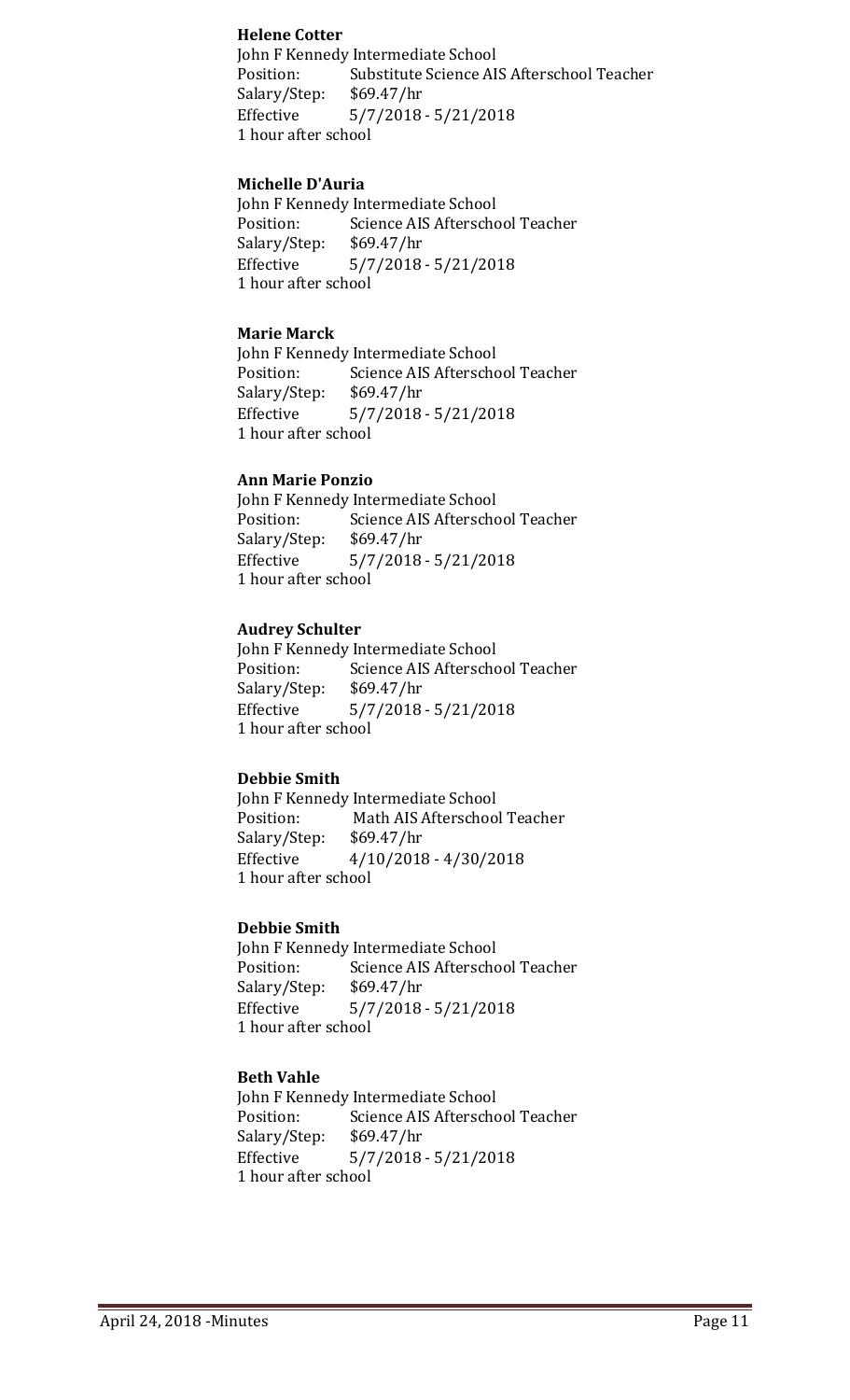#### **Joseph Verdicchio** John F Kennedy Intermediate School<br>Position: Substitute Science AI Substitute Science AIS Afterschool Teacher<br>\$69.47/hr Salary/Step:<br>Effective  $5/7/2018 - 5/21/2018$ 1 hour after school

#### **SCHEDULE 18/BP-799 – SCHEDULE OF BILLS PAYABLE**

| General*               | # 37                 | 3/31/2018 |
|------------------------|----------------------|-----------|
| General*               | #41                  | 4/30/2018 |
| Federal*               | #19                  | 4/30/2018 |
| School Lunch*          | # 17                 | 4/30/2018 |
| Trust & Agency*        | # 9                  | 3/31/2018 |
| <b>WORKERS' COMP.*</b> | Daily Check Register | 3/27/2018 |
| <b>WORKERS' COMP.*</b> | Daily Check Register | 4/4/2018  |
| General                | #44                  | 4/30/2018 |
| General                | # 45                 | 4/30/2018 |
| Federal                | # 20                 | 4/30/2018 |
| School Lunch           | #18                  | 4/30/2018 |
| Capital                | # 27                 | 4/30/2018 |
| Reserve Fund           | #4                   | 4/30/2018 |
| <b>WORKERS' COMP.</b>  | Daily Check Register | 4/10/2018 |
| <b>WORKERS' COMP.</b>  | Daily Check Register | 4/10/2018 |
| <b>WORKERS' COMP.</b>  | Daily Check Register | 4/13/2018 |
| <b>WORKERS' COMP.</b>  | Daily Check Register | 4/13/2018 |

#### **SCHEDULE D – BID/RFP AWARDS**

#### *Bids for Bid # BDP18-002 Paper and Envelopes were received and opened at 11:00 AM on March 12, 2018.*

Bids were advertised in Newsday. Forms and specifications were processed in accordance with Section 103 of the General Municipal Law and bids were solicited on the Empire State Purchasing Group website at [www.EmpireStateBidSystem.com.](http://www.empirestatebidsystem.com/)

Bids were received from the following vendors:

Cascade School Supplies Contract Paper Group, Inc. Paper Mart, Inc. Preferred Business Forms, Inc. Sharda Paper, Inc. W.B. Mason Co., Inc. Worldwide Paper

Present at bid opening: Lauren von Ende, Purchasing Agent and Concetta Bertelle, Recorder. Vendors present: Joe Persampiere, W.B. Mason Co., Inc.; Pat Lynch, Worldwide Paper; and Howard Levey, Paper Mart, Inc.

It is recommended that the bid be awarded to the following vendors as the lowest responsible bidders meeting specifications (see attached pricing in file):

Paper Mart, Inc. Sharda Paper, Inc. W.B. Mason Co., Inc. Worldwide Paper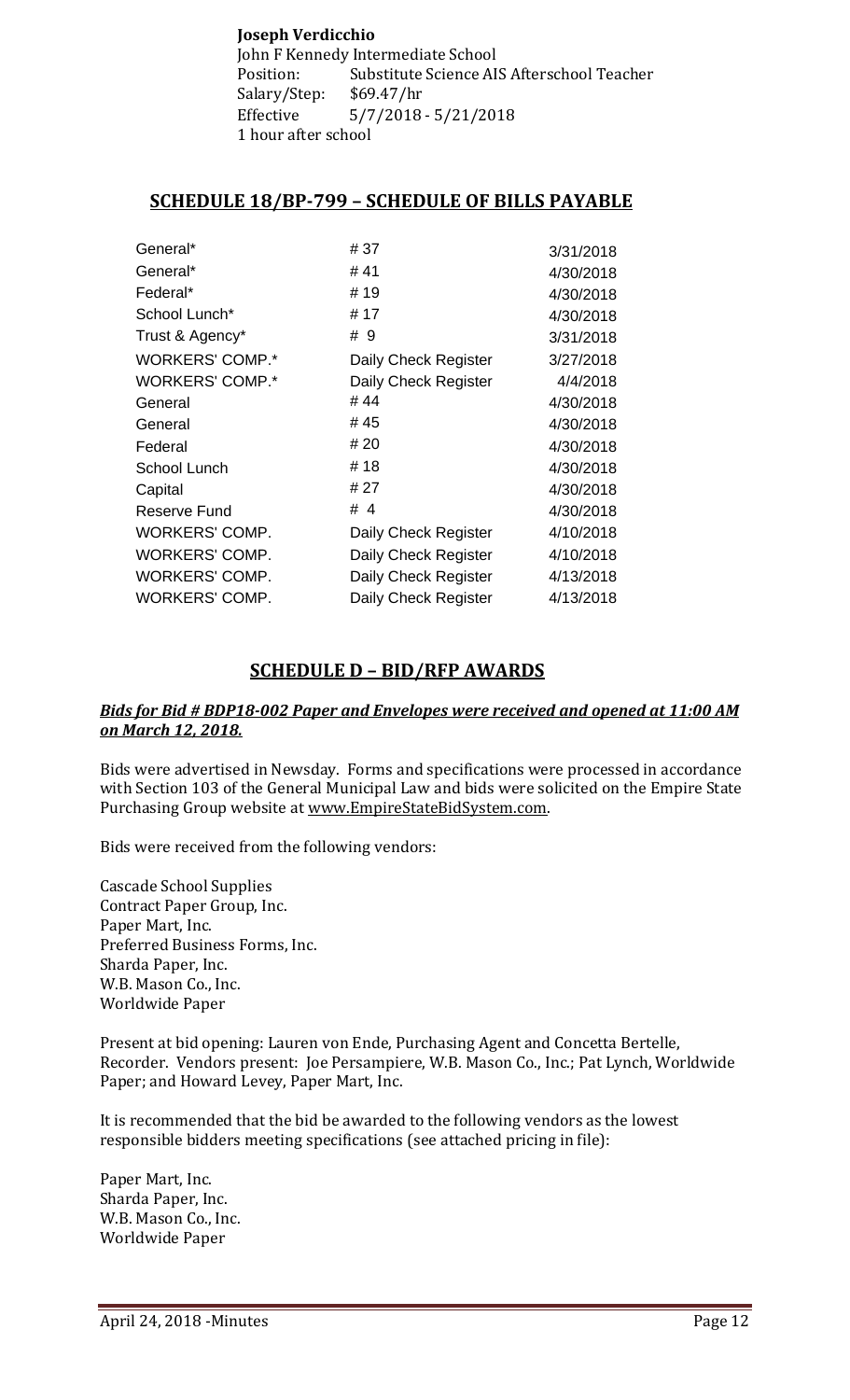#### *Bids for Bid # BDP18-004 Fluids for Buses, Autos and Equipment were received and opened at 11:00 AM on March 23, 2018.*

Bids were advertised in Newsday. Forms and specifications were processed in accordance with Section 103 of the General Municipal Law and bids were solicited on the Empire State Purchasing Group website at [www.EmpireStateBidSystem.com.](http://www.empirestatebidsystem.com/)

Bids were received from the following vendors:

Bi-Lo Industries David Weber Oil Co. Long Island Truck Parts, Inc. NCH Corporation Partsway Inc.

Present at bid opening: Lauren von Ende, Purchasing Agent and Linda Martinez, Recorder. There were no vendors present.

It is recommended that the bid be awarded to the following vendors as the lowest responsible bidders meeting specifications (see attached pricing in file):

Bi-Lo Industries David Weber Oil Co. Partsway Inc.

#### *Proposals for RFP # RDP18-007 Athletic Trainer were received at 11:00 am on April 6, 2018.*

Proposals were advertised in Newsday. Forms and specifications were processed in accordance with Section 104 of the General Municipal Law and proposals were solicited on the Empire State Purchasing Group website at [www.EmpireStateBidSystem.com.](http://www.empirestatebidsystem.com/)

Proposals were received from the following vendors:

| Professional Athletic Training Services: | 2018-2019: | \$30,099 |
|------------------------------------------|------------|----------|
|                                          | 2019-2020: | \$30,550 |
|                                          | 2020-2021: | \$31,008 |
|                                          | 2021-2022: | \$31,473 |
|                                          | 2022-2023: | \$31,945 |
|                                          |            |          |
| <b>Golden Touch Fitness:</b>             | 2018-2019: | \$46,750 |
|                                          | 2019-2020: | \$46,750 |
|                                          | 2020-2021: | \$46,750 |
|                                          | 2021-2022: | \$46,750 |
|                                          | 2022-2023: | \$46,750 |
|                                          |            |          |

Proposals were received by Lauren von Ende, Purchasing Agent and recorded by Concetta Bertelle, Recorder.

It is recommended that the RFP be awarded to the following vendor based on the proposals submitted and the services offered by proposer:

| Professional Athletic Training Services: | 2018-2019: \$30,099 |  |
|------------------------------------------|---------------------|--|
|                                          | 2019-2020: \$30,550 |  |
|                                          | 2020-2021: \$31,008 |  |
|                                          | 2021-2022: \$31,473 |  |
|                                          | 2022-2023: \$31,945 |  |
|                                          |                     |  |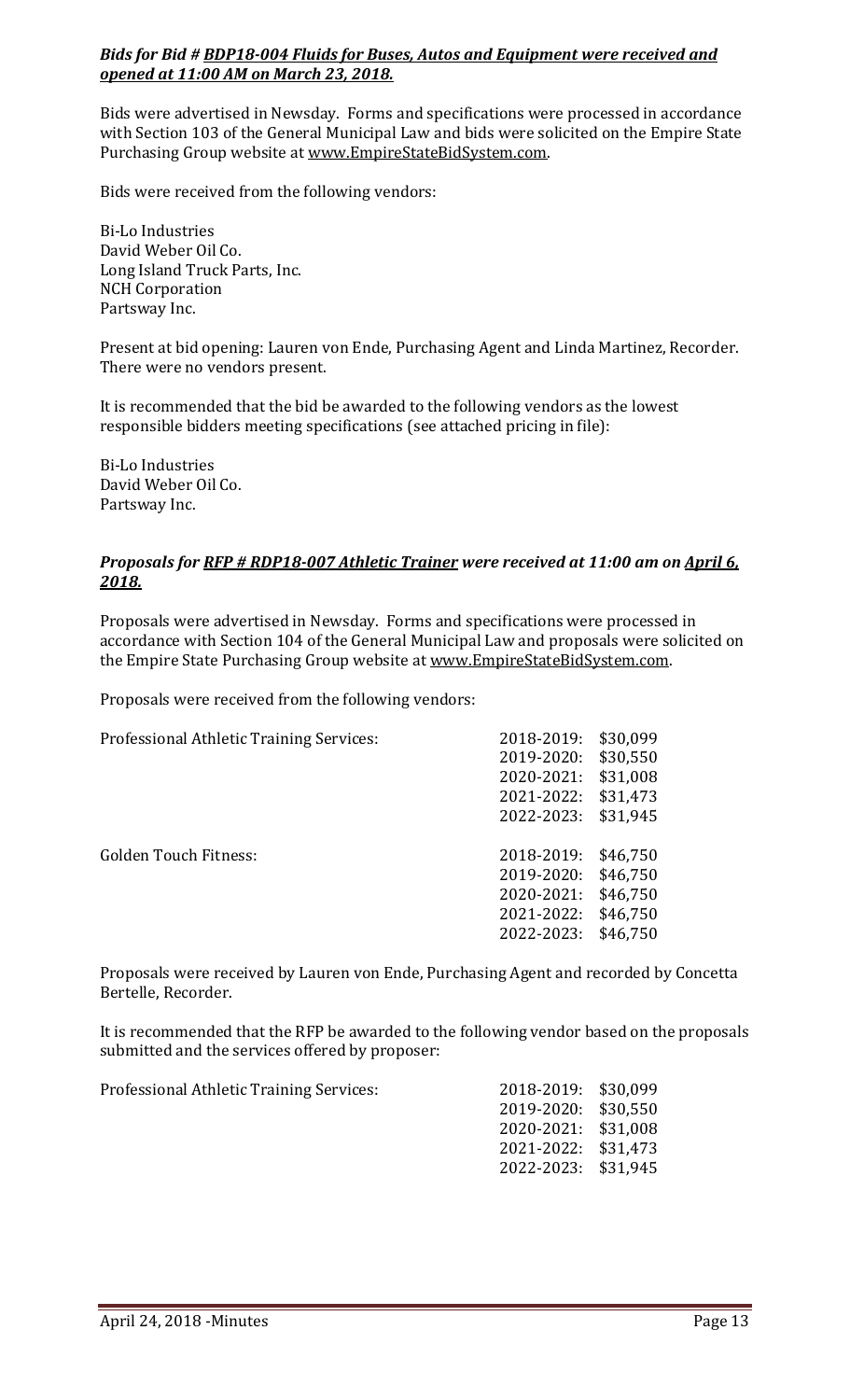#### *Bids for Bid # BDP18-008 Locker Installation for Additional Frost Athletic Lockers were received and opened at 11:00 AM on March 23, 2018.*

Bids were advertised in Newsday. Forms and specifications were processed in accordance with Section 103 of the General Municipal Law and bids were solicited on the Empire State Purchasing Group website at [www.EmpireStateBidSystem.com.](http://www.empirestatebidsystem.com/)

Bids were received from the following vendors:

| McHugh Institutional Furnishings | \$8115.00 |
|----------------------------------|-----------|
| NZL Equipment                    | \$5000.00 |

Present at bid opening: Lauren von Ende, Purchasing Agent and Concetta Bertelle, Recorder. There were no vendors present.

It is recommended that the bid be awarded to the following vendor as the lowest responsible bidder meeting specifications:

McHugh Institutional Furnishings  $$8115.00$ 

(McHugh is the only certified installer by DeBourgh All American Lockers as required in the bid specifications)

#### **SCHEDULE 18-E-418 - EXPLANATION OF BUDGETARY TRANSFERS** #T17 & T18

#### **SCHEDULES 18-F-332 & 333 - CONTRACT REPORTS**

**SCHEDULE 4-H-18 – HOME TEACHING (regular & S/E)**  (confidential)

**SCHEDULE 4-S-18 – SPECIAL TRANSPORTATION**  (confidential)

#### **SCHEDULE 4-SE-18 - COMMITTEE RECOMMENDATIONS** (confidential)

**RECEIPT** *Upon a motion by Mr. Marino, seconded by Mrs. Elliott, the*  **OF** *Board of Education unanimously approved the following*  **SCHEDULES** *receipt of schedules collectively:*

#### **SCHEDULE 18-A-467 - TREASURERS REPORT**

| <b>Statement of Revenues -</b> | General Fund -<br>School Lunch Fund<br>Federal Fund - | March<br>March<br>March |
|--------------------------------|-------------------------------------------------------|-------------------------|
| Treasurer's Report             | July/March                                            |                         |
| Cash Flow                      | July/March                                            |                         |
| Claims Audit<br>Report         | March 1, 2018 - March 31, 2018                        |                         |